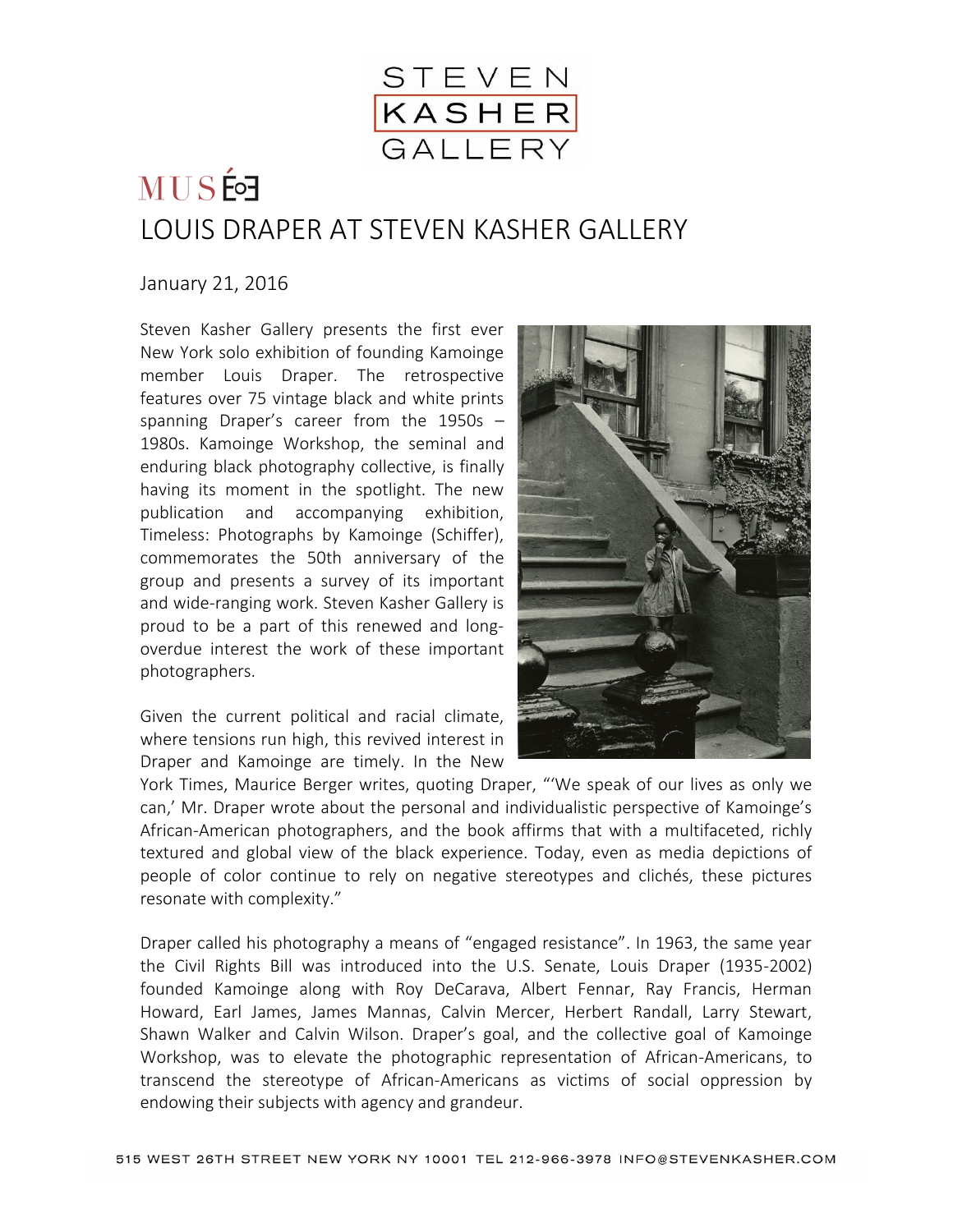



Their work, which spans artistic styles from abstraction, surrealism and conceptualism to social documentary, cityscape, landscape and street photography, continues to upend and transcend the myth of a single minded African-American aesthetic and works to change how global black life is represented. In the book, historian Deborah Willis says "The photographs are a rich contrast to the 'headline' images that have circulated worldwide about black communities known only as the roughest and toughest neighborhoods to live in. We have seen countless images of black life across the diaspora and I consider these photographs to be a mosaic of the black experience; they expand our consciousness and challenge what we think we know about black life."

Alongside his Harlem street photography, the gallery's retrospective features Draper's images from Mississippi in the 1960's, including his iconic portrait of Civil Rights leader Fannie Lou Hamer. Also featured are portraits of artists and leaders such as Malcolm X, Hughie Lee Smith and Katherine Dunham. In 1977 and 1978, Draper traveled to Senegal, where he photographed children, teenagers and street signs, recurring subjects in his work.

Draper's influence was as a photographer, mentor and educator. "Lou Draper's photographs of blacks in the streets of Harlem showed their dignity, grace and sense of pride," Shawn Walker, a member of Kamoinge, told Ten 8 magazine in 1987. "His